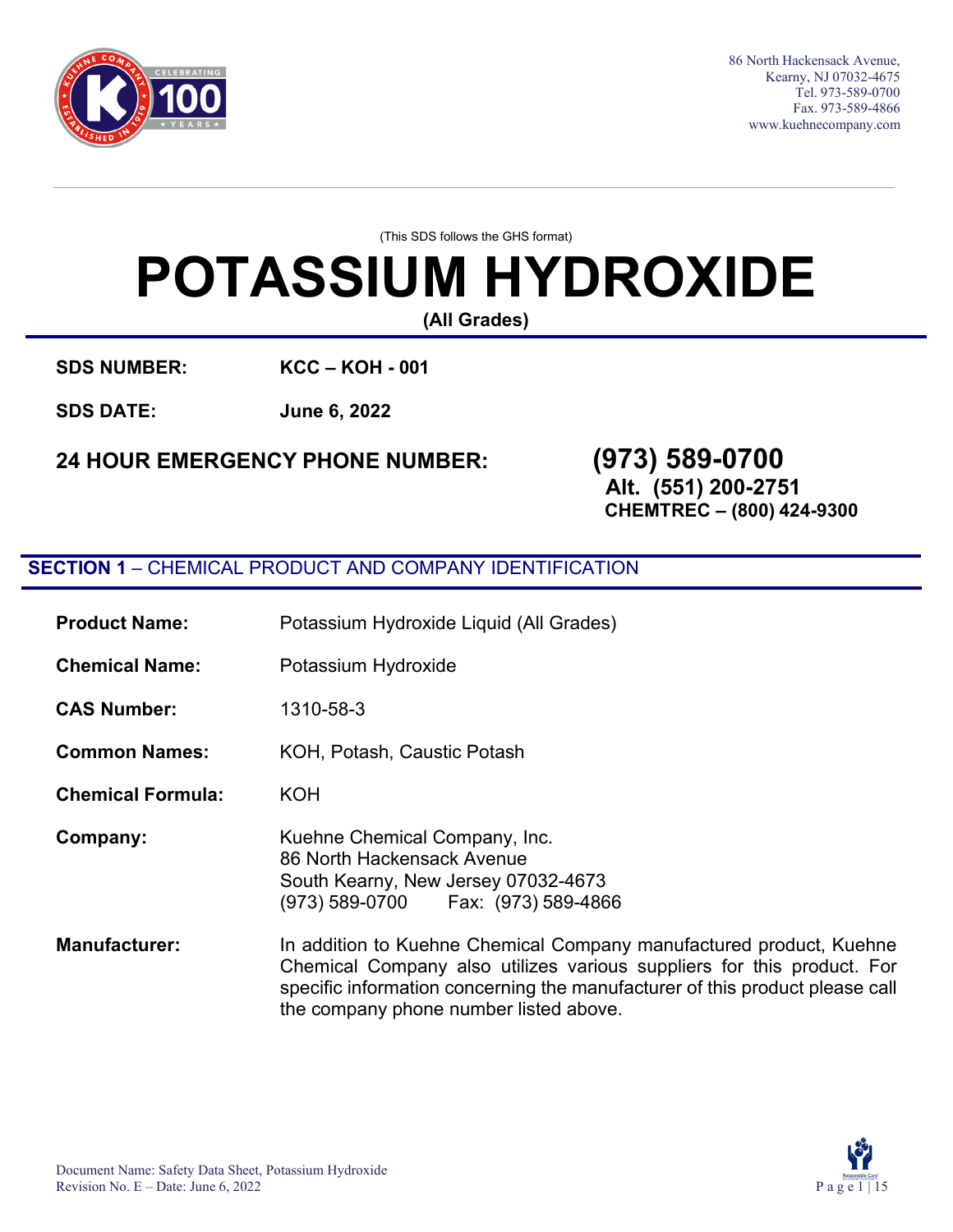#### **SECTION 2** – HAZARD(S) IDENTIFICATION

## **Category 1 Symbol: Signal Word:** Danger Corrosive to Metals Category 1 Skin Corrosion Category 1 Serious Eye Damage Category 1 Respiratory Irritation Category 3 **Hazard Statements:** H290 - May be corrosive to metals H314 - Causes severe skin burns and eye damage **HMIS HAZARD RATINGS NFPA HAZARD RATINGS**



Based on Nat'l Paint & Coatings Association HMIS system Chemical not listed. Ratings based on NFPA guidelines



#### **Effects of Exposure**

**Acute:** Inhalation – Exposure to vapor, mist or liquid can produce burns of the respiratory tract. Severe exposures could result in chemical pneumonia.

> Eyes – Contact can cause severe damage including burns and blindness. The severity of the effects depends on concentration and how soon after exposure the eyes are washed.

Skin – Corrosive, contact may cause burns and tissue destruction.

Ingestion – Severe burns and complete tissue perforation of the mucous membranes of mouth, throat, and stomach.

**Chronic:** No known effects.

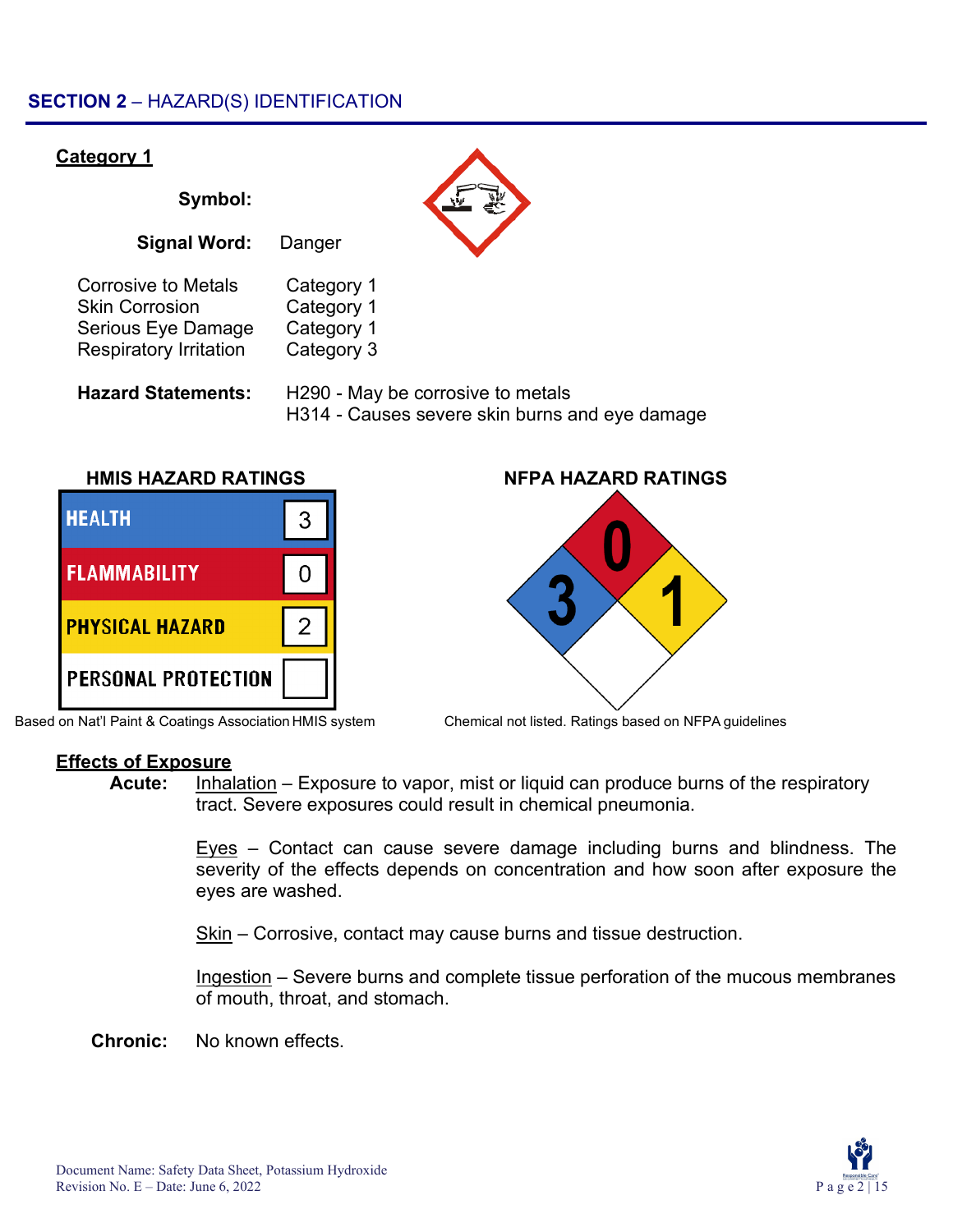- **Note:** Irritation may follow an initial latency (delay between the time that the exposure occurs and when the sense of irritation starts). The latent period can vary as much as hours for a dilute solution (0.04%) to minutes with more concentrated solutions (25- 50%). Prolonged or repeated contact, even to dilute concentrations, can cause a high degree of tissue destruction.
- **Appearance:** Clear liquid

**Routes of Entry:** Inhalation, Eye Contact, Skin, Ingestion

**Target Organs:** Eyes, Skin, Respiratory Tract, and Gastrointestinal Tract.

**Cancer Information:** None known

**Medical Conditions Aggravated by Exposure:** None known

**Other Information:** There are no known sensitizing capabilities, reproductive effects, or synergistic materials.

#### **SECTION 3** – COMPOSITION AND INFORMATION ON INGREDIENTS

| <b>CAS Number</b> |                                                  | <b>Name</b>               | <b>Common Names</b>                                                                                                      |
|-------------------|--------------------------------------------------|---------------------------|--------------------------------------------------------------------------------------------------------------------------|
| 7732-18-5         |                                                  | Water                     | Water                                                                                                                    |
|                   | <b>Percentage</b><br>VOL: ND<br>$WT: 48.50 - 91$ |                           | <b>Exposure Limits</b><br>PEL: Not Established<br>TLV: Not Established<br>STEL: Not Established<br>IDLH: Not Established |
| <b>CAS Number</b> |                                                  | <b>Name</b>               | <b>Common Names</b>                                                                                                      |
| 1310-58-3         |                                                  | Potassium Hydroxide (KOH) | Potash, Caustic Potash                                                                                                   |
|                   | Percentage<br>VOL: ND<br>$WT: 9 - 51.50$         |                           | <b>Exposure Limits</b><br>PEL: 2 mg/m <sup>3</sup> ceiling (OSHA)<br>TLV: $2 \text{ mg/m}^3$ ceiling (ACGIH)             |

**Listed on:** - The TSCA Inventory, or in compliance with the inventory.

- PA Requirement 3% or greater.
- NJ Requirement 1% or greater

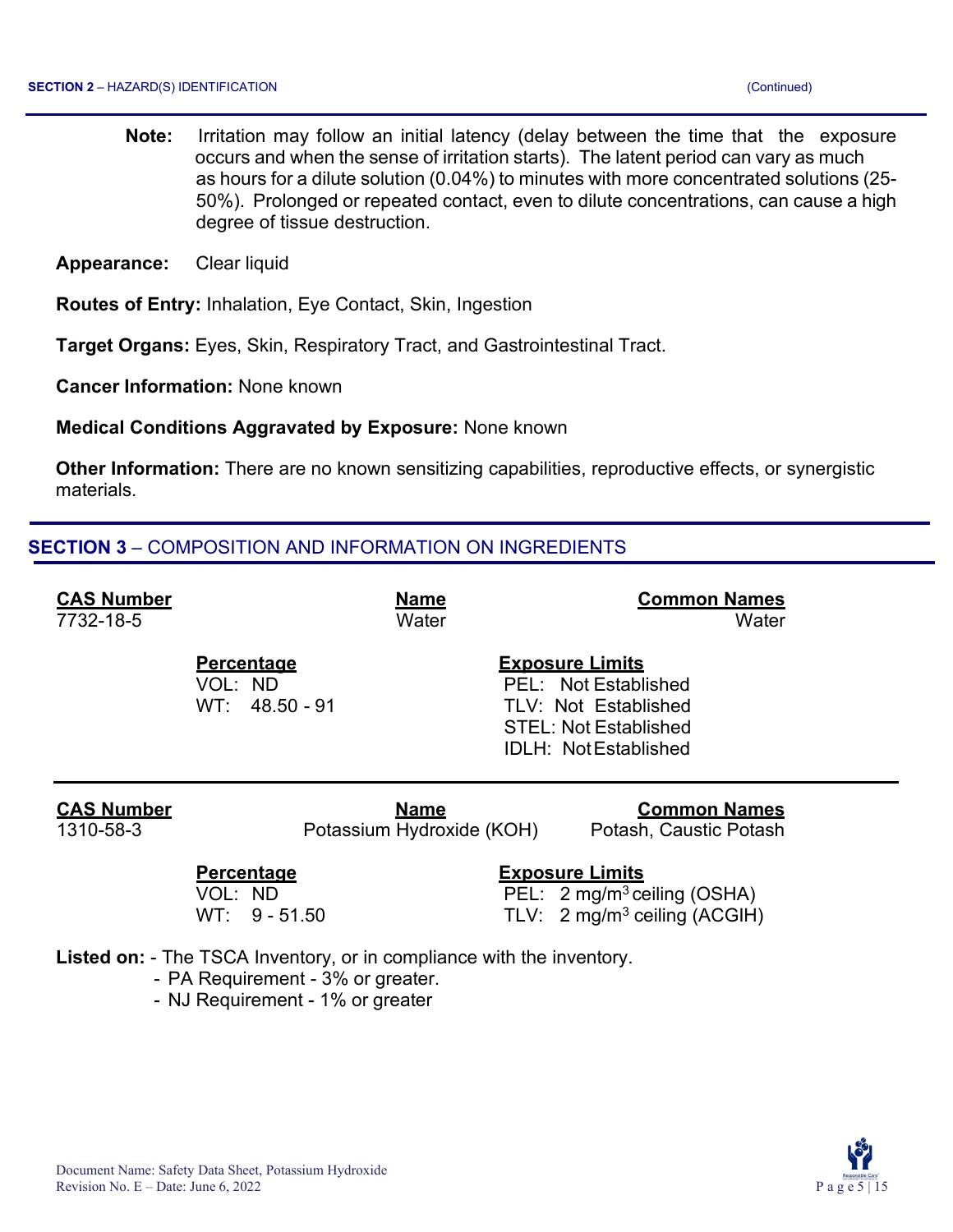#### **SECTION 4** – FIRST AID MEASURES

- **Inhalation:** Remove to fresh air. If breathing is difficult, have trained person administer oxygen. If respiration stops, give mouth-to-mouth resuscitation. **SEEK MEDICAL ATTENTION IMMEDIATELY.**
	- **Eyes:** Immediately flush eyes with a directed stream of water for at least 15 minutes. **SEEK MEDICAL ATTENTION IMMEDIATELY.**
	- **Skin:** Flush thoroughly with cool water under shower while removing contaminated clothing and shoes. Discard non-rubber shoes. Wash clothing before reuse. Continue to flush until medical attention arrives. **SEEK MEDICAL ATTENTION IMMEDIATELY.**
	- **Ingestion:** If swallowed, DO NOT INDUCE VOMITING. Give large quantities of water. (If available, give several glasses of milk.) If vomiting occurs spontaneously, keep airway clear and give more water. **SEEK MEDICAL ATTENTION IMMEDIATELY.**

#### **Note to Physician**

No specialized procedures. Treat for clinical symptoms.

#### **SECTION 5** – FIRE-FIGHTING MEASURES

| <b>Flash Point:</b>                            | Non-Flammable |
|------------------------------------------------|---------------|
| <b>Auto-ignition Temperature:</b>              | Non-Flammable |
| Flammable Limits in Air - % by Volume - Upper: | Non-Flammable |
| Lower:                                         | Non-Flammable |
| <b>Sensitivity to Mechanical Impact:</b>       | Not sensitive |
| <b>Sensitivity to Static Discharge:</b>        | Not sensitive |

#### **Extinguishing Media**

Non-Flammable/Non-Combustible

#### **Fire Fighting Procedures**

Wear NIOSH/MSHA approved positive-pressure self-contained breathing apparatus and full protective clothing. Use water to cool containers but avoid getting water into containers.

#### **Fire and Explosion Hazard**

Direct contact with water can cause a violent exothermic reaction.

#### **SECTION 6** – ACCIDENTAL RELEASE MEASURES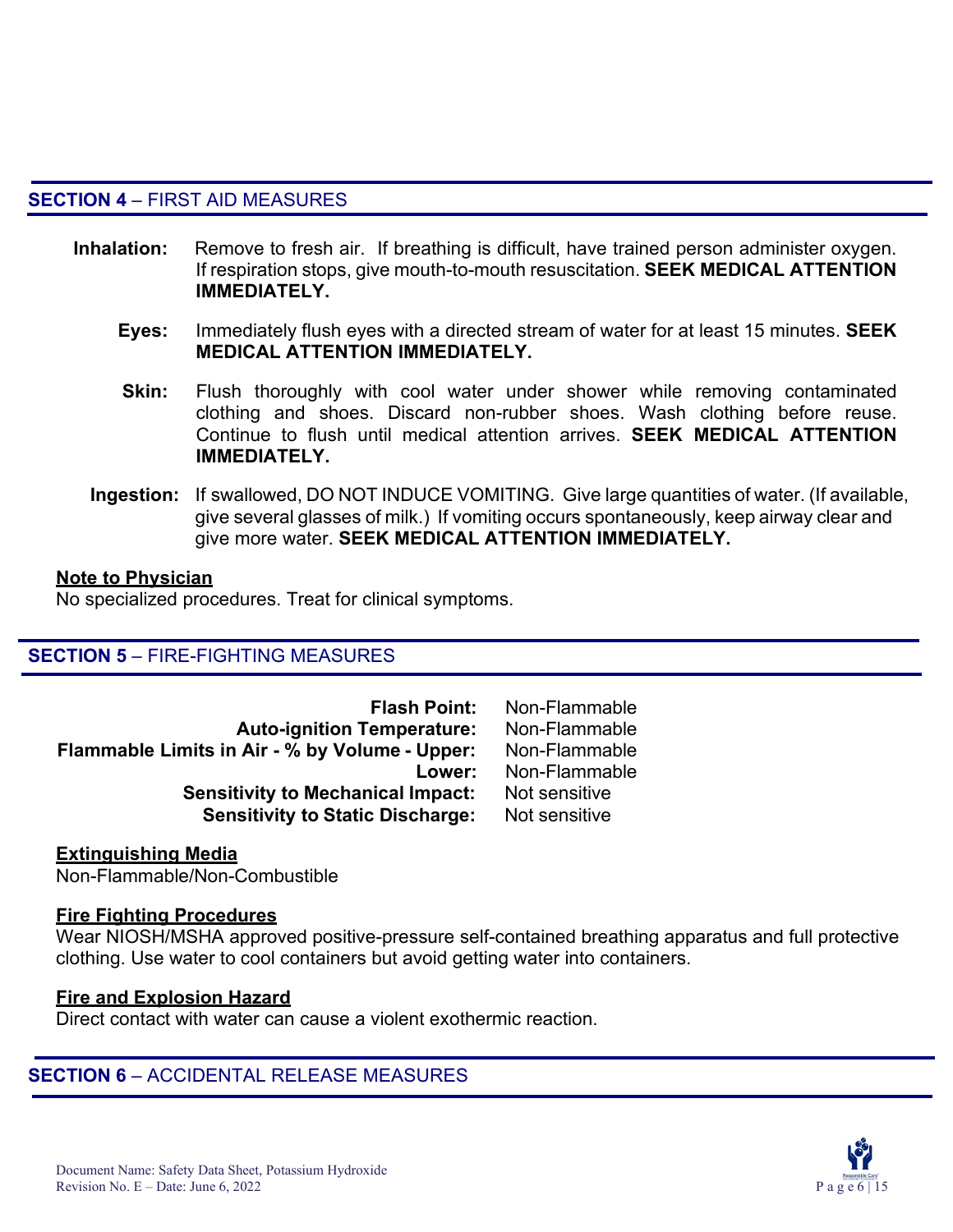#### **Steps to be Taken if Material is Released or Spilled**

Evacuate unnecessary personnel. Follow protective measures provided under Personal Protection in Section 8.

#### **Ventilation Requirements**

No special ventilation required under normal use.

**NOTE:** Where carbon monoxide may be generated, special ventilation may be required. Where engineering controls are not feasible use adequate local exhaust ventilation wherever mist, spray or vapor may be generated.

#### **Methods for Cleaning Up**

Dry material can be shoveled up. Liquid material can be removed with a vacuum truck. Neutralize remaining traces with any dilute inorganic acid (hydrochloric, sulfuric or acetic acid). Flush spill area with water followed by a liberal covering of potassium carbonate. All clean-up material should be removed for proper treatment or disposal. Spills on other than pavement (e.g. dirt or sand) may be handled by removing the affected soil and placing in approved containers.

#### **SECTION 7** – HANDLING AND STORAGE

#### **Handling Precautions**

Avoid breathing mist or vapors in misty atmospheres, use an approved mist respirator. If respiratory irritation is experienced, use an approved air-purifying respirator. Hazardous carbon monoxide gas can form upon contact with food and beverage products in enclosed spaces and can cause death. Follow appropriate tank entry procedures (ANSI 2117.1). Containers, even those that have been emptied, will retain product residue and vapor and should be handled as if they were full. Do not get in eyes, on skin or clothing. Do not take internally. Keep away from acids, to avoid possible violent reaction. Wash contaminated clothing before reuse. Wash thoroughly after handling, exposure can cause burns that are not immediately painful or visible.

Wear personal protective equipment as described in Exposure Controls & Personal Protection (Section 8) of the SDS.

If product is added too rapidly, or without stirring, and becomes concentrated at bottom of mixing vessel, excessive heat may be generated, resulting in dangerous boiling and spattering, and a possible immediate and violent eruption of highly caustic solution.

**Mixing Precautions:** Considerable heat is generated when product is mixed with water. Therefore, when making solutions always carefully follow these steps:

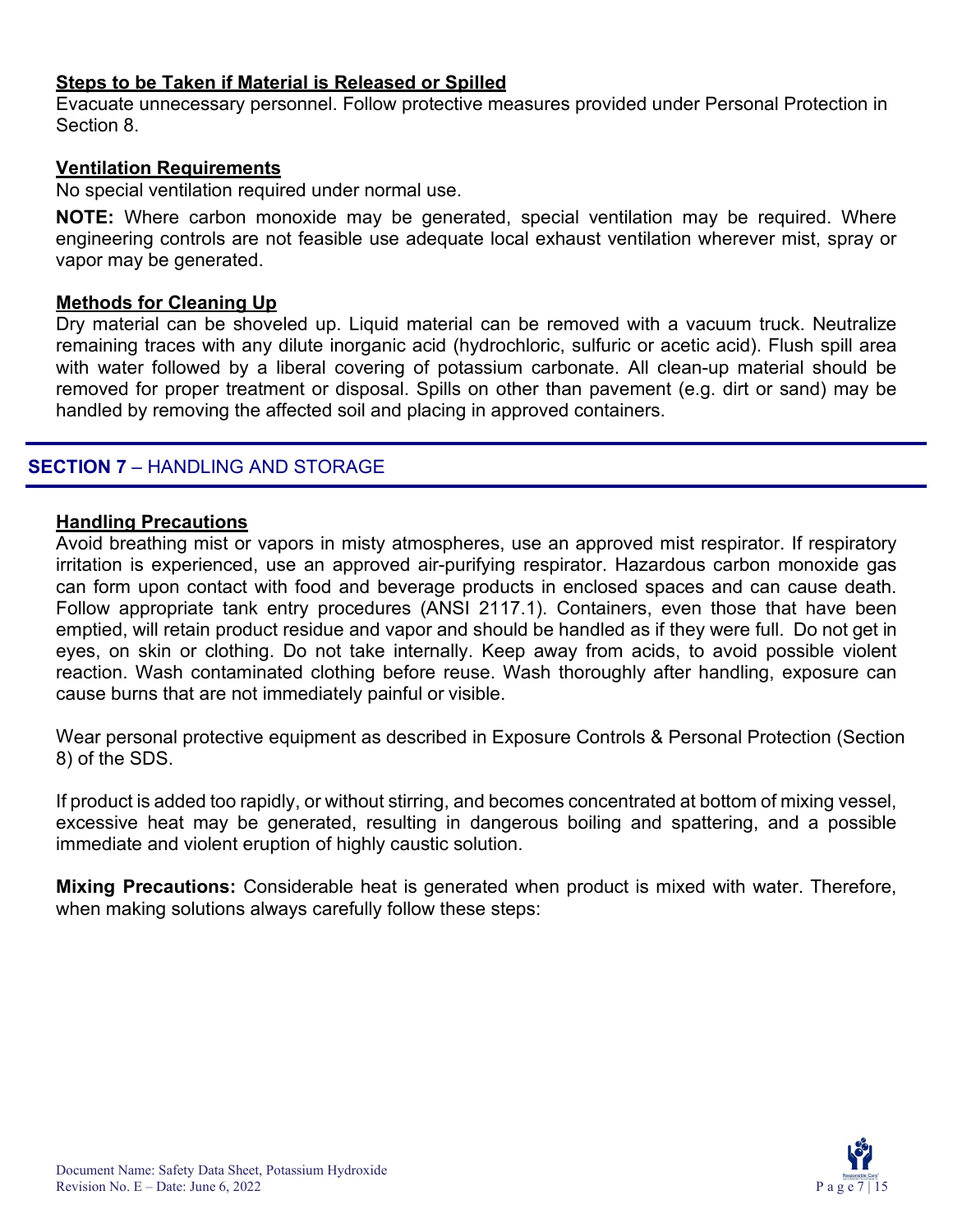ALWAYS wear the protective clothing described above. NEVER add water to product. ALWAYS add product, with constant stirring, slowly to surface of lukewarm (80-100°F) water to assure product is being completely dissolved as it is added.

Product can react EXPLOSIVELY with acids, aldehydes, and many other organic chemicals, add product VERY gradually, while stirring constantly. If product is added too rapidly, or without stirring, and becomes concentrated at bottom of mixing vessel, excessive heat may be generated, resulting in dangerous boiling and spattering, and a possible immediate and violent eruption of highly caustic solution.

Before adding product, ALWAYS empty and clean containers of all residues to avoid possible EXPLOSIVE reaction between product and unknown residues.

#### **Storage**

Keep container tightly closed and properly labeled. Dike volume for storage containers should be able to contain 110% of the largest tank volume. Under normal conditions, this product can be stored satisfactorily in mild steel without an interior lining. Aluminum is not recommended for storage and handling.

Returnable containers should be shipped in accordance with supplier's recommendations. Return shipments should comply with all federal, state, and DOT regulations. All residues should be removed from containers prior to disposal. Avoid contact with aluminum, tin, zinc, and alloys containing these metals. Avoid contact with leather, wool, acids, organic halogen compounds and organic nitro compounds.

#### **SECTION 8** – EXPOSURE CONTROLS AND PERSONAL PROTECTION

#### **Specific Personal Protective Equipment**

- **Respiratory:** Respiratory protection is not required under normal use. Wear a NIOSH/MSHA approved respirator following manufacturer's recommendations, where airborne contaminants may occur.
	- **Eye:** Wear chemical safety goggles plus full face shield to protect against splashing when appropriate (ANSI 287.1)
	- **Gloves:** Wear chemical resistant gloves such as rubber, neoprene or vinyl. Wash contaminated clothing and dry before reuse. Whenever there is a possibility of splash or contact, wear a chemical resistant full body suit and boots.

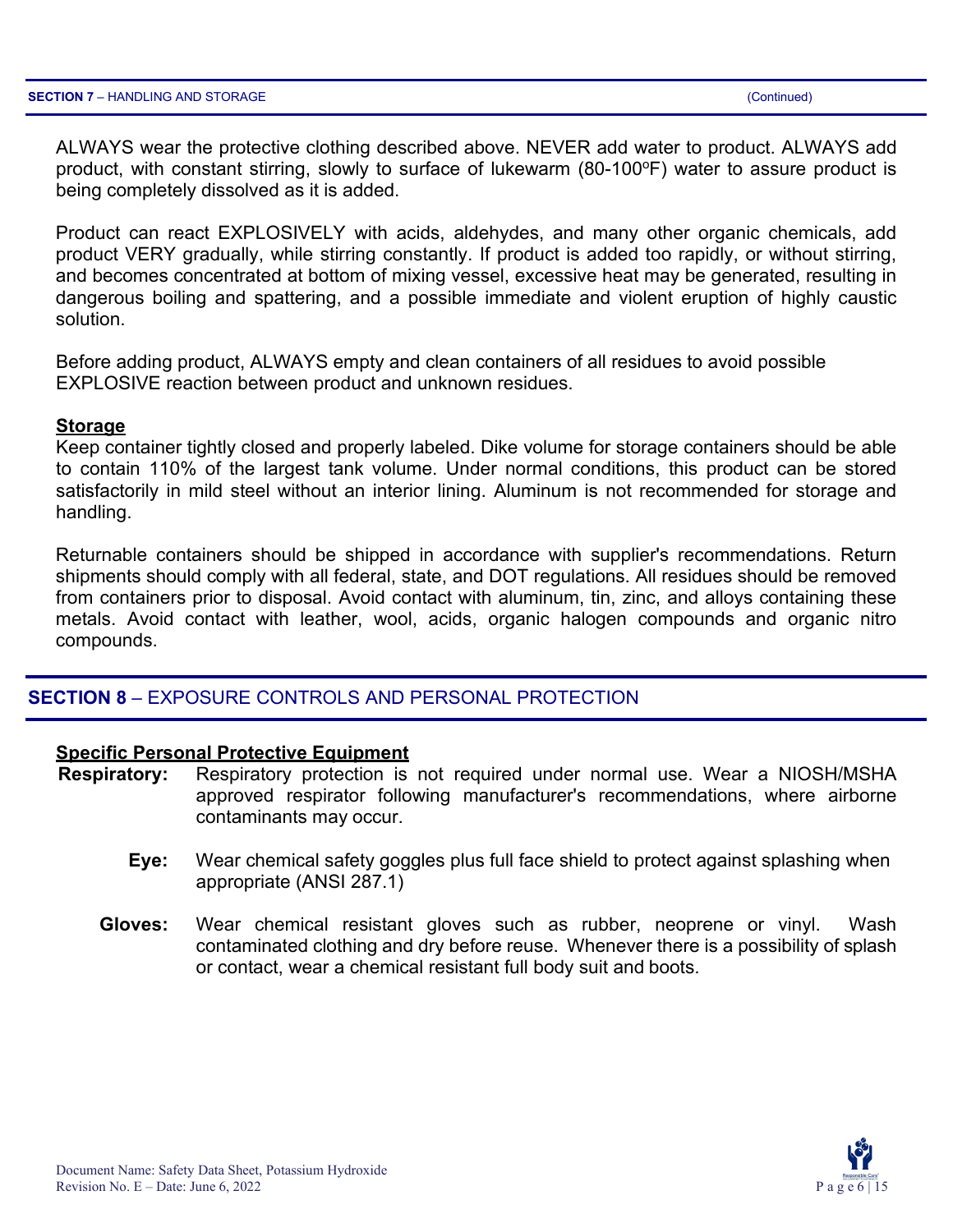**Other:** Standard work clothing closed at the neck and wrists. Discard shoes that cannot be decontaminated. Emergency shower and eyewash facility should be in close proximity (ANSI 2358.1)

#### **SECTION 9** – PHYSICAL AND CHEMICAL PROPERTIES

| Appearance:                                                  | Colorless, Clear liquid                          |                            |            |            |                           |
|--------------------------------------------------------------|--------------------------------------------------|----------------------------|------------|------------|---------------------------|
| Odor:                                                        | Odorless, No distinct odor                       |                            |            |            |                           |
| <b>Physical State:</b>                                       | Liquid                                           |                            |            |            |                           |
| pH:                                                          | 0.01 mole/liter has pH 12.0                      |                            |            |            |                           |
|                                                              | Concentration – Weight %<br>20<br>10<br>30<br>45 |                            |            |            | 50                        |
| Boiling Point °F (*C):<br>$(Q760 \text{ mmHg})$              | (102)                                            | (104)                      | (113)      | (133)      | (143)                     |
| <b>Freezing/Melting Point:</b><br>$(^{\circ}F^{(^{\ast}C)})$ | $(1 - 8)$                                        | $($ (- 23)                 | $() (-89)$ | $() (-29)$ | (4)                       |
| Vapor Pressure:*******<br>(mm Hg @140 °F (60 °C))            |                                                  | ***********************N/A |            |            | ************************* |
| <b>Specific Gravity:</b><br>$(Q60 \circ F^{(15.6 \cdot C)})$ | 1.09                                             | 1.18                       | 1.29       | 1.45       | 1.52                      |
| Density:<br>(lb/gal @60 ° F (15.6 °C))                       | 9.09                                             | 9.84                       | 10.75      | 12.09      | 12.67                     |
| <b>Solubility in Water:</b>                                  | <b>Completely Soluble</b>                        |                            |            |            |                           |

**Odor Threshold (ppm):** Not Applicable

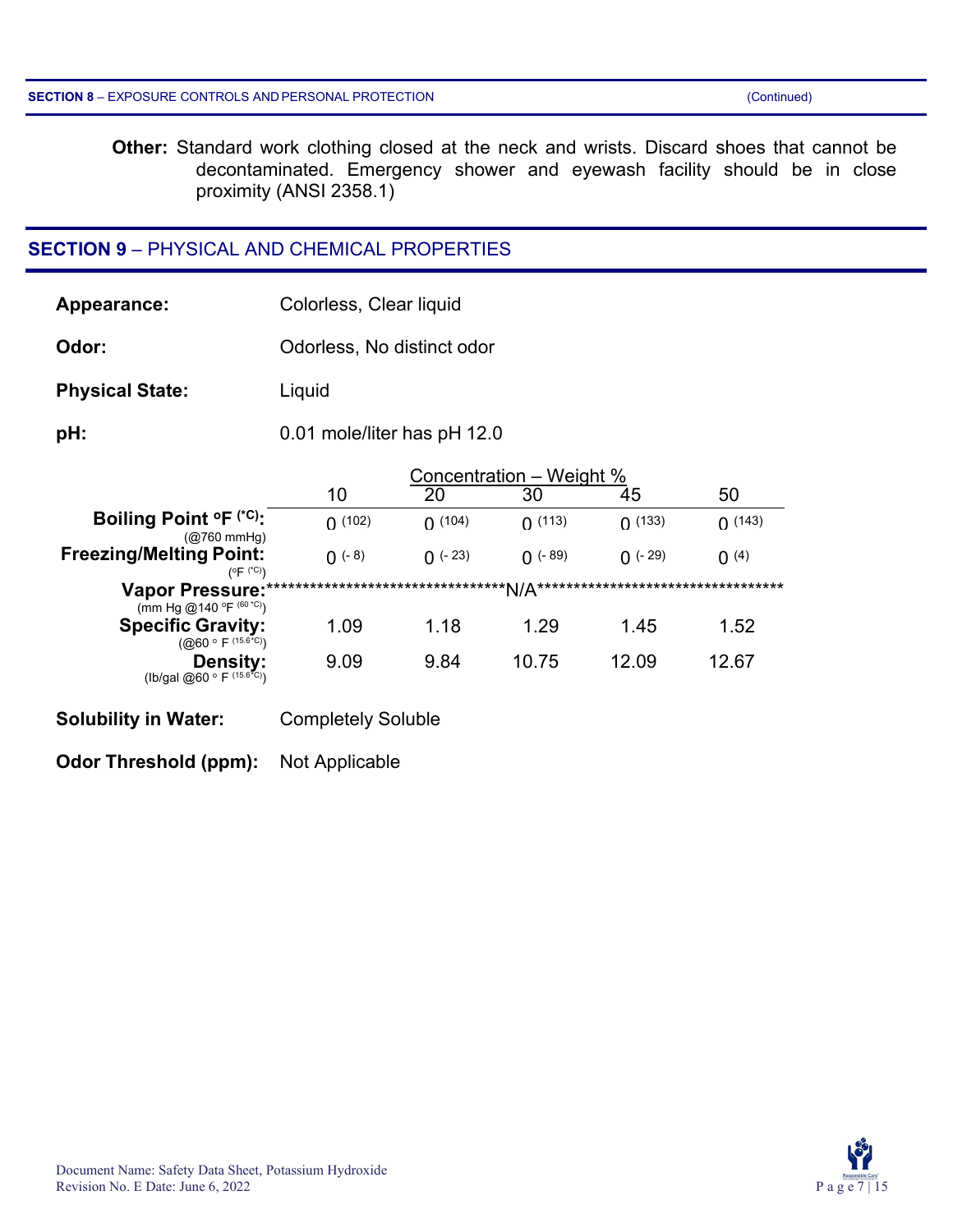### **Conditions Contributing to Instability**

Stable.

#### **Incompatibility**

Product is corrosive to tin, aluminum, zinc and alloys containing these metals and will react with these metals in powder form. Avoid contact with leather, wool, acids, organic halogen compounds, or organic nitro compounds. Hazardous carbon monoxide gas can form upon contact with reducing sugars, food and beverage products in enclosed spaces and can cause death. Follow appropriate tank entry procedures.

**Reacts With:** Air, Water, Acids and Metals

#### **Hazardous Decomposition Products:** None

**Hazardous Polymerization:** Will not occur.

**Comments:** Considerable heat is generated when caustic is diluted with water. Proper handling procedures must be followed to prevent vigorous boiling, spattering or violent eruption of the diluted solution.

#### **SECTION 11** – TOXICOLOGICAL INFORMATION

| <b>CAS Number</b><br>1310-58-3                                |                                | <u>Name</u><br>Potassium Hydroxide (KOH)                          | <b>Common Names</b><br>Potash, Caustic Potash |  |
|---------------------------------------------------------------|--------------------------------|-------------------------------------------------------------------|-----------------------------------------------|--|
| <b>Acute Oral LD<sub>50</sub>:</b><br><b>Skin Irritation:</b> | <b>Primary Eye Irritation:</b> | 365 mg/kg (rat)<br>(rabbit, 24hr) severe<br>(rabbit, 24hr) severe |                                               |  |
| <b>SECTION 12 - ECOLOGICAL INFORMATION</b>                    |                                |                                                                   |                                               |  |
| <b>Aquatic Ecotox Data</b><br>Fish:                           | $LC_{50}$ (96 hr.)             | (Mosquito fish)                                                   | 80 mg/L                                       |  |
| <b>Terrestrial Ecotox Data</b><br>Wildlife:                   | $LD_{50}$                      | (Rat as surrogate)                                                | $273$ mg/Kg                                   |  |

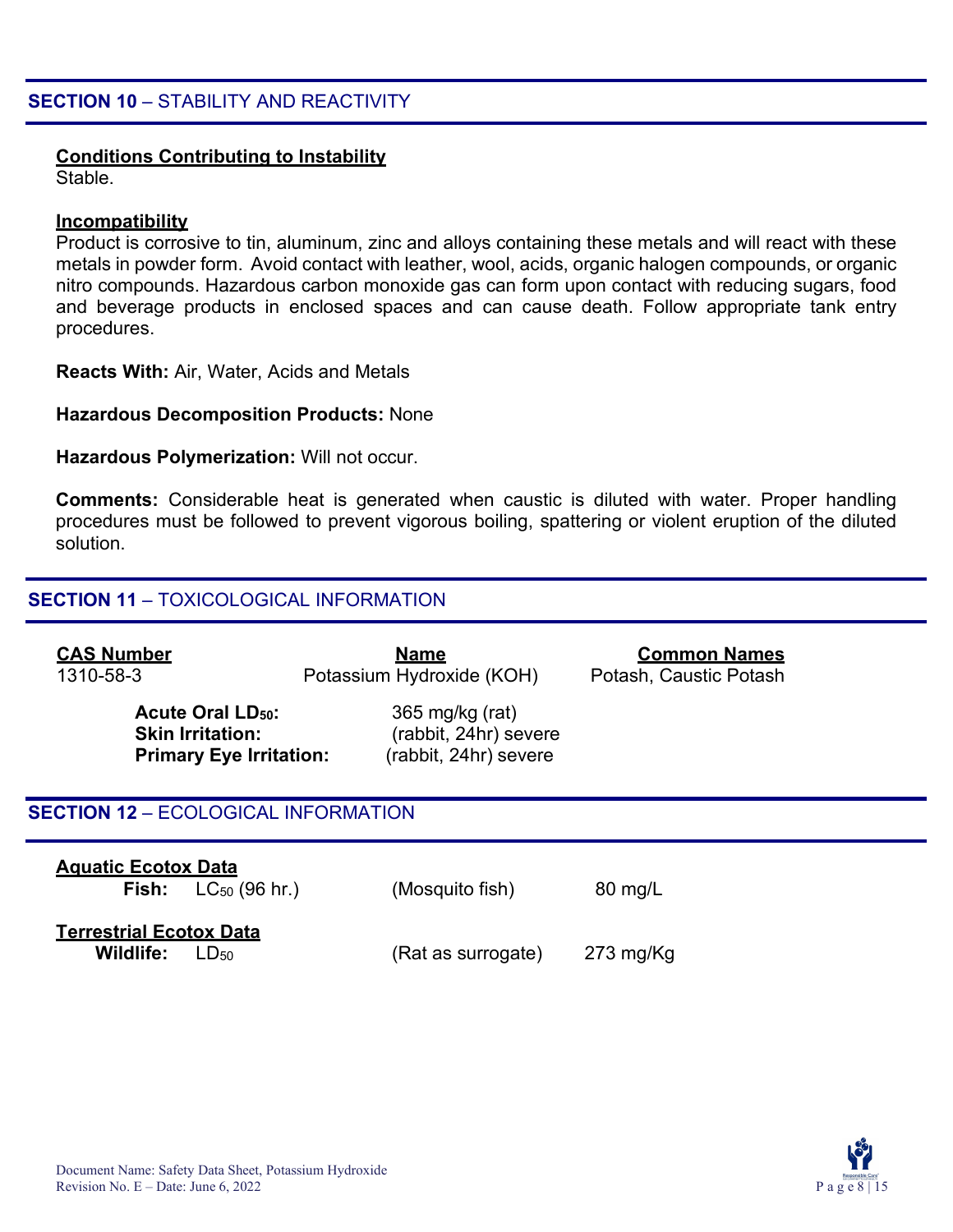There is limited information available on the environmental fate and effects of potassium hydroxide (KOH). Laboratory toxicity data indicate that KOH is moderately toxic to aquatic and terrestrial organisms. The primary mode of action is due to the corrosive nature of this chemical and its tendency to increase pH in poorly buffered environments: Aquatic organisms become increasingly stressed as pH exceeds 9, with many aquatic species being intolerant of pH levels in excess of 10. Increased pH due to the introduction of KOH into aquatic environments may lead to the precipitation of essential micronutrients. Exposed terrestrial species would be subject to skin irritation and burns due to the corrosive nature of this material. Due caution should be exercised to prevent the accidental release of this material to aquatic or terrestrial environments.

#### **SECTION 13** – DISPOSAL CONSIDERATIONS

#### **Waste Disposal Method**

Dispose of all waste and contaminated equipment in accordance with all applicable federal, state and local health and environmental regulations.

Ensure that all responsible federal, state, and local agencies receive proper notification of spill and disposal methods.

Shipments of waste materials may be subject to manifesting requirements per applicable regulations. Appropriate disposal will depend on the nature of each waste material and should be done by a competent and properly permitted contractor.

The materials resulting from clean-up operations may be hazardous wastes and, therefore, subject to specific regulations. Package, store, transport and dispose of all (clean-up) materials and any contaminated equipment in accordance with all applicable federal, state, and local regulations.

#### **Product Disposal**

Recovery and reuse, rather than disposal, should be the ultimate goal of handling efforts.

#### **SECTION 14** – TRANSPORT INFORMATION

| <b>DOT Proper Shipping Name:</b> | Potassium Hydroxide, Solution |
|----------------------------------|-------------------------------|
| <b>DOT Hazard Class:</b>         | 8                             |
| <b>DOT ID Number:</b>            | <b>UN1814</b>                 |

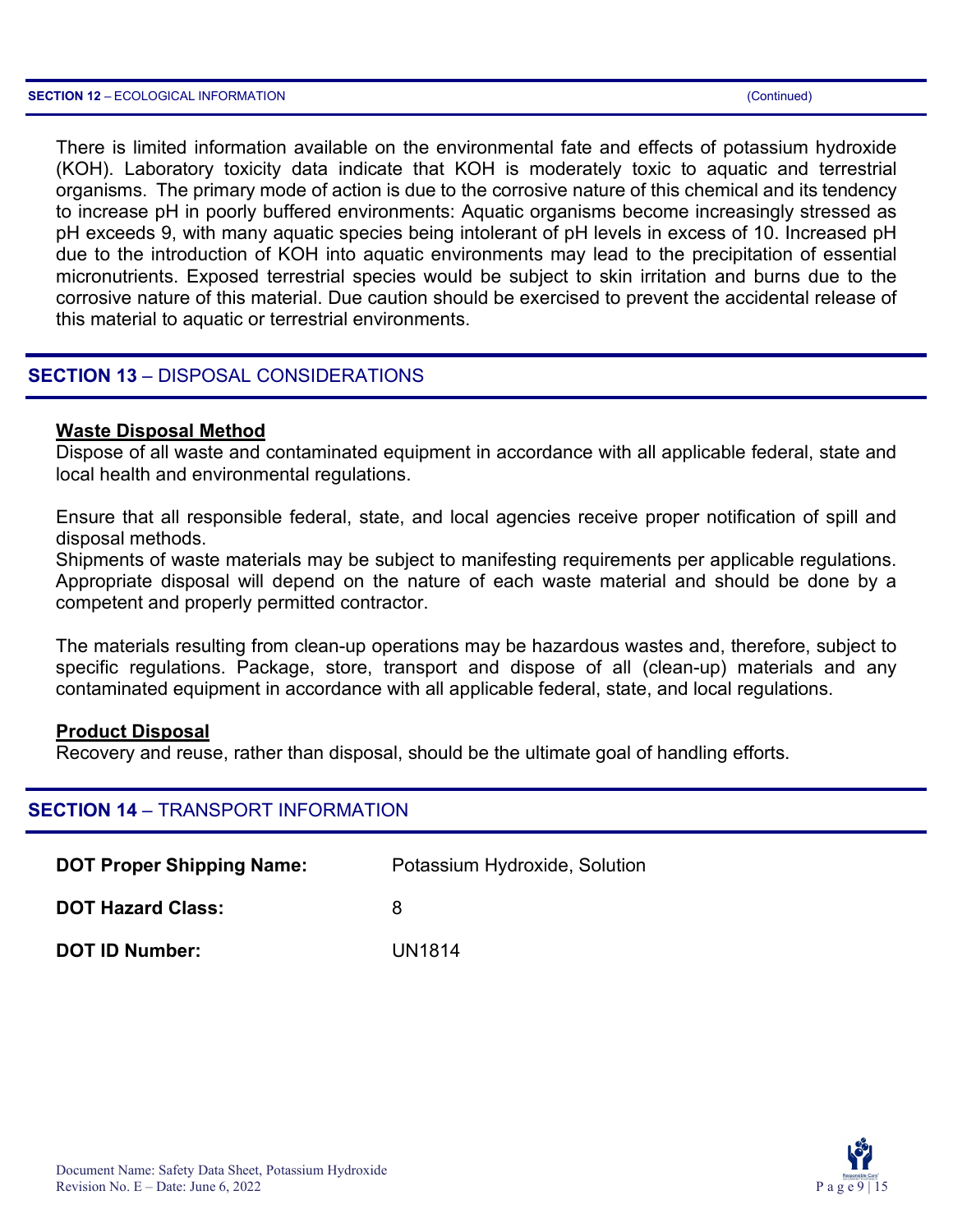| <b>SECTION 14 - TRANSPORT INFORMATION</b> | (Continued)                        |
|-------------------------------------------|------------------------------------|
| <b>DOT Packing Group:</b>                 | Ш                                  |
| <b>DOT Hazardous Substance:</b>           | RQ 1,000 Lb. (Potassium Hydroxide) |
| <b>DOT Marine Pollutant:</b>              | Not Applicable                     |
| <b>Additional Description:</b>            | Not Applicable                     |
|                                           |                                    |

#### **SECTION 15 - REGULATORY INFORMATION**

#### **U.S. Federal Regulations**

**OSHA:** Standard 29 CFR 1910.1200 requires that information be provided to employees regarding the hazards of chemicals by means of a hazard communication program including labeling, safety data sheets, training and access to written records.

To aid our customers in complying with regulatory requirements, SARA Title III Hazard Categories for this product are indicated below. If the word "YES" appears next to any category, this product may be reportable by you under the requirements of 40.CFR.370. Please consult those regulations for details. **TSCA (Toxic Substances Control Act):** All components of this product that are required to be on the TSCA inventory are listed on the inventory.

#### **CERCLA and SARA/Title III:**

| <b>Hazard Categories</b> | Immediate (Acute) Health:          | <b>YES</b> |
|--------------------------|------------------------------------|------------|
|                          | Reactive Hazard:                   | <b>YES</b> |
|                          | Delayed (Chronic) Health:          | NO.        |
|                          | Fire Hazard:                       | - NO       |
|                          | <b>Sudden Release of Pressure:</b> | NO.        |
|                          |                                    |            |

#### **SECTION 16** – OTHER INFORMATION

**Product Use:** Glass Manufacturing, Industrial Cleaners, Chemical & Petroleum Processing

**Prepared By:** Kuehne Company's Health, Safety, Environmental & Security Department Revision E – 6 Jun 2022

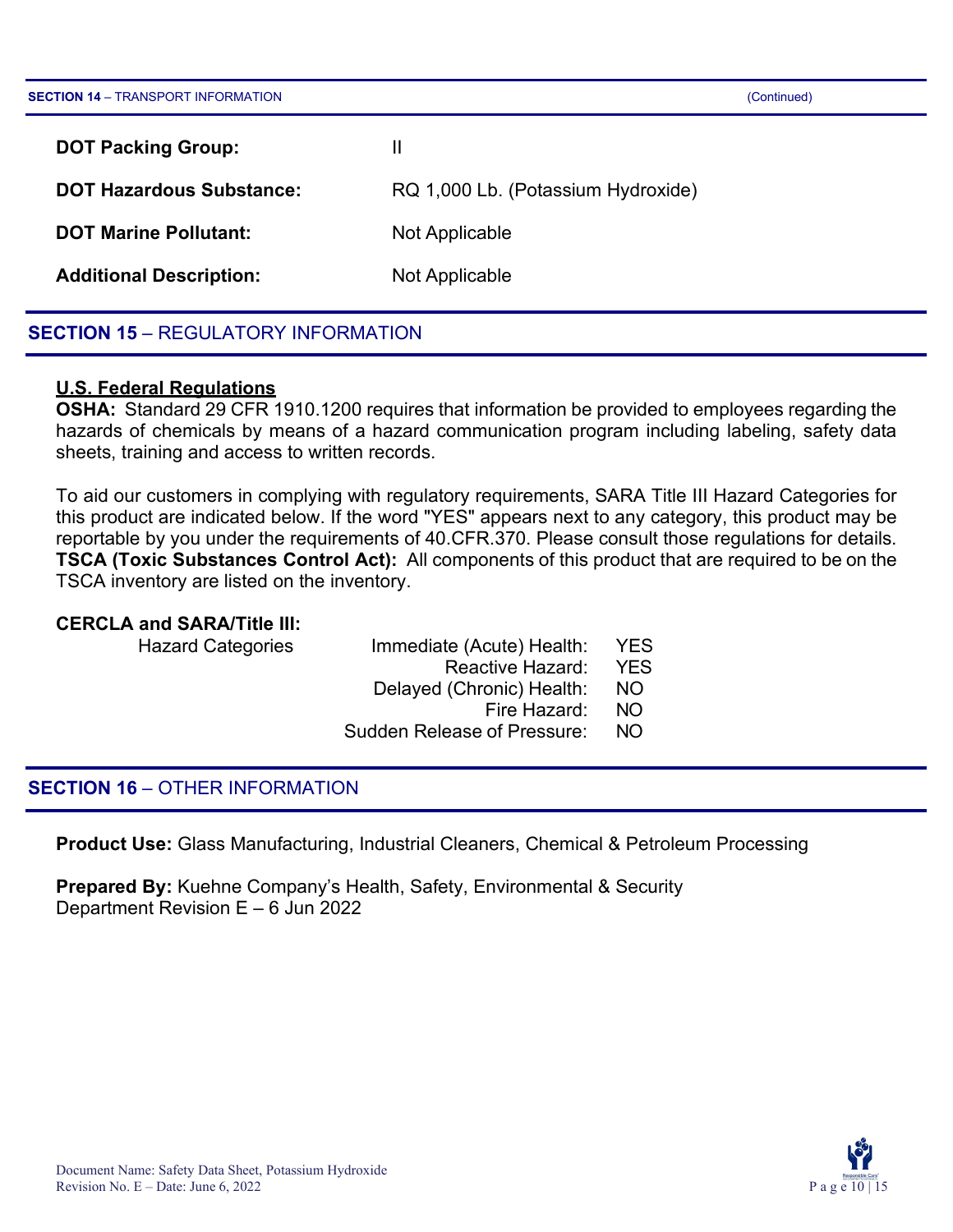For additional non-emergency health, safety or environmental information, telephone: (973) 589 - 0700 or write to:

> Kuehne Chemical Company, Inc. 86 N. Hackensack Avenue South Kearny, New Jersey 07032-4673

#### **SDS Legend:**

| American Conference of Governmental Industrial Hygienists |
|-----------------------------------------------------------|
| <b>Chemical Abstracts Service Registry Number</b>         |
| Ceiling Limit (15 Minutes)                                |
| Occupational Safety and Health Administration             |
| Permissible Exposure Limit (OSHA)                         |
| Short Term Exposure Limit (15 Minutes)                    |
| Threshold Limit Value (ACGIH)                             |
| Time Weighted Average (8 Hours)                           |
|                                                           |

**IMPORTANT:** The information contained herein is offered only as a guide to the handling of this specific material and has been prepared in good faith by technically knowledgeable personnel. It is not intended to be all-inclusive and the manner and conditions of use and handling may involve other and additional considerations.

The information presented herein, while not guaranteed, was prepared by competent technical personnel and is true and accurate to the best of our knowledge. NO WARRANTY OF MERCHANTABILITY OR FITNESS FOR PURPOSE, OR OF ANY OTHER KIND, EXPRESS OR IMPLIED, IS MADE REGARDING PERFORMANCE, STABILITY OR OTHERWISE.

This information is not intended to be all-inclusive as to the manner and conditions of handling and storage. Other factors may involve other or use additional safety or performance considerations. While our technical personnel will be happy to respond to questions regarding safe handling and use procedures, safe handling and use remains the responsibility of the customer. No suggestions for use are intended as, and nothing herein shall be construed as a recommendation to infringe any existing patents or violate any federal, state or local laws, rules, regulations or ordinances.

No warranty of any kind is given or implied and Kuehne Chemical Company, Inc. will not be liable for any damages, losses, injuries or consequential damages that may result from the use of or reliance on any information contained herein.

This Safety Data Sheet (SDS) covers the following materials:

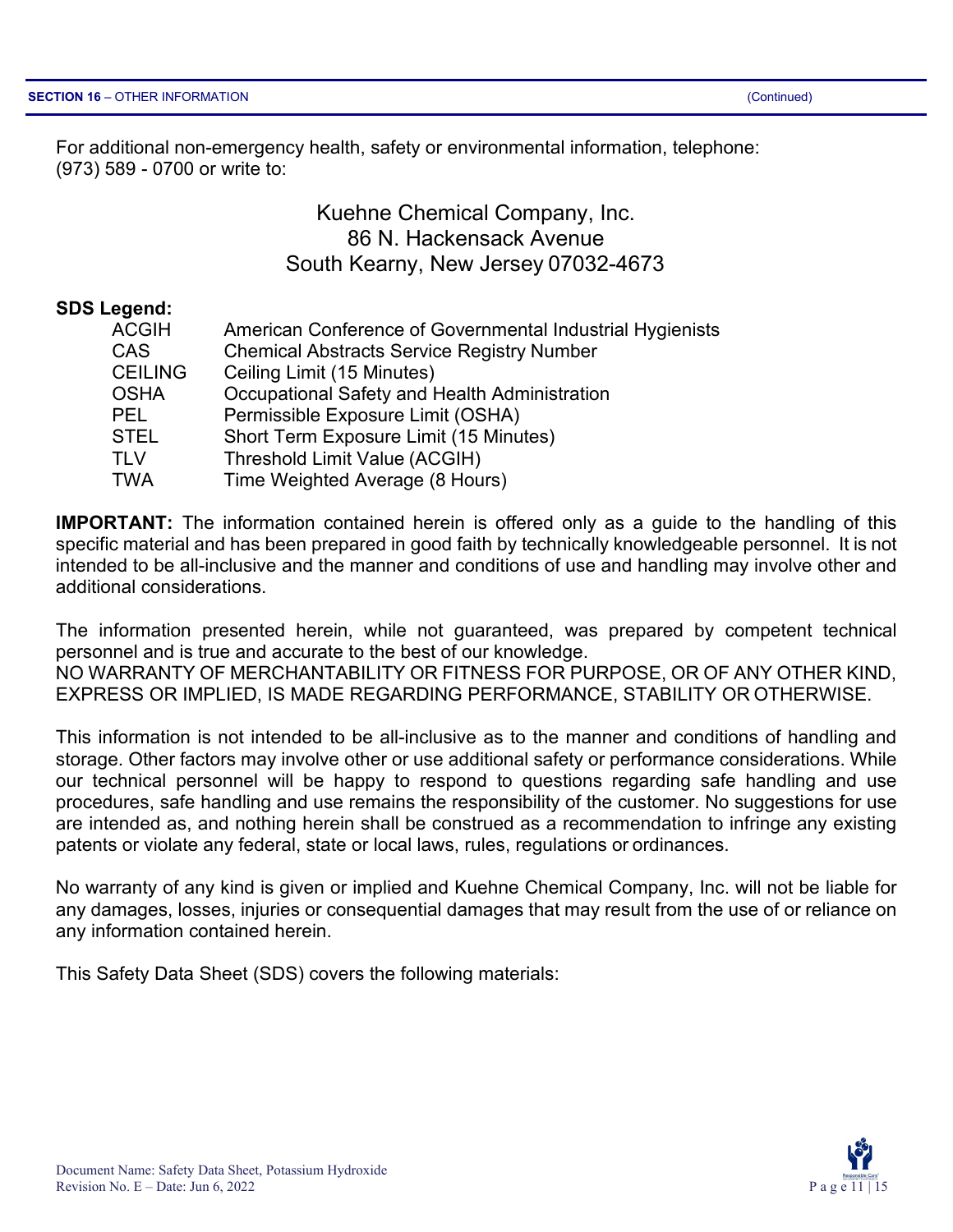#### Potassium Hydroxide - Liquid: All grades

#### **REFERENCES:**

- American National Standard, Z400.1-1993
	- Pamphlet 94 Sodium Hydroxide Solution and Potassium Hydroxide Solution (Caustic) Storage Equipment and Piping Systems Edition 5 January 2018
	- National Institute for Occupational Safety and Health, US Dept. of Health & Human Services, Cincinnati, 1994.
	- Supplier's Safety Data Sheets
	- Windholz, Martha, Ed, The Merck Index, 11<sup>th</sup> ed., Merck and Co, Inc., Rahway, New Jersey, 1989.

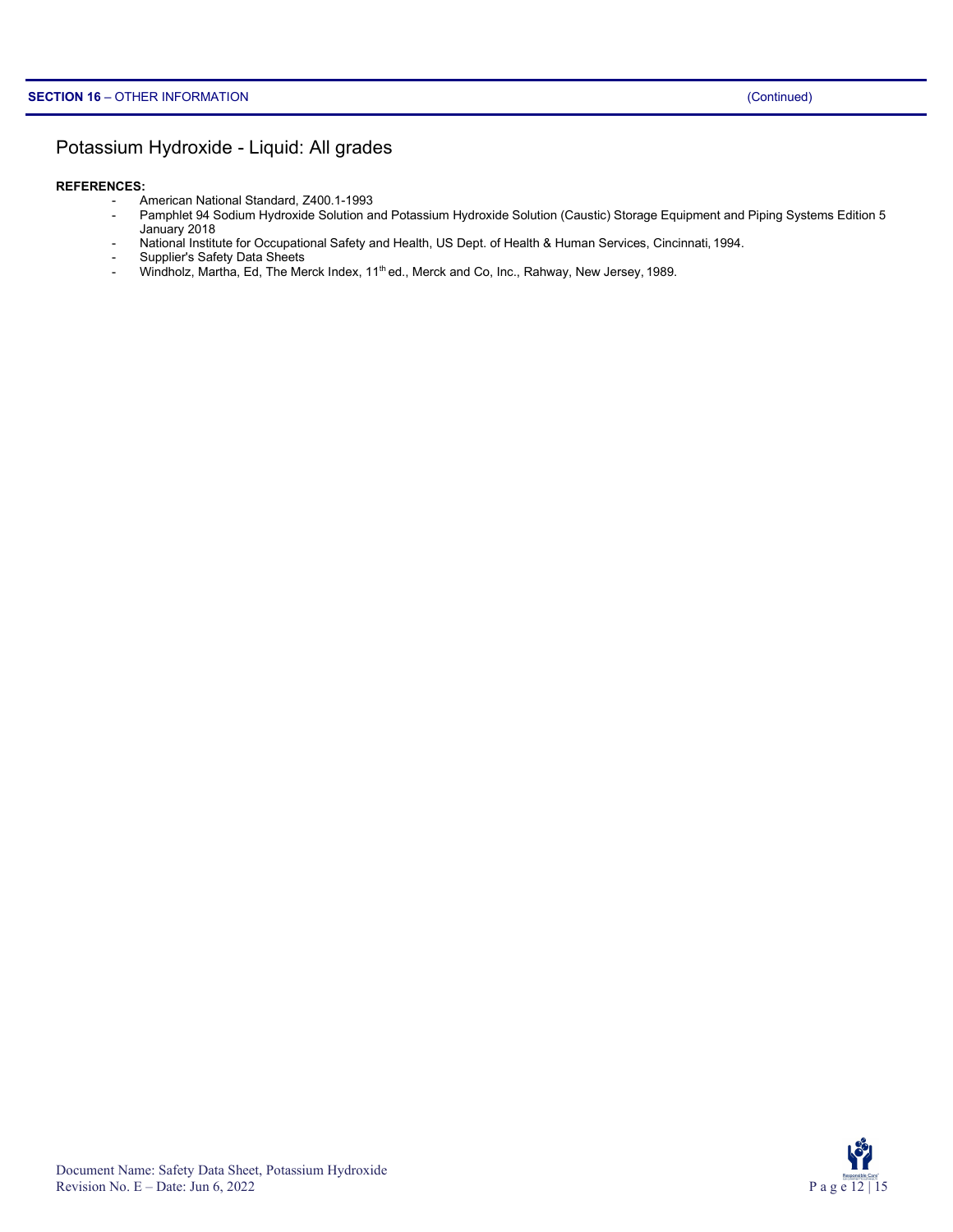## **WARNING LABEL INFORMATION**

|       | <b>Active Ingredient:</b> Potassium Hydroxide (KOH)<br>Other Ingredients | 48.50 - 91 % |
|-------|--------------------------------------------------------------------------|--------------|
| Total |                                                                          | 100.0 $%$    |

## **KEEP OUT OF REACH OF CHILDREN**

## DANGER

**Category 1**

**Symbol:**

**Signal Word:** Danger

**Hazard Statements:** May be corrosive to metals Causes severe skin burns and eye damage Causes severe eye damage

#### **FIRST AID**

**IF INHALED:** Move to fresh air. If breathing is difficult, have trained person administer oxygen. If person is not breathing, call 911 or an ambulance and give mouth-to-mouth resuscitation. **SEEK MEDICAL ATTENTION IMMEDIATELY.**

**IF IN EYES:** IMMEDIATELY FLUSH EYES WITH A GENTLE DIRECTED STREAM OF WATER for at least 15 minutes, forcibly holding eyelids apart to ensure complete irrigation of all eye and lid tissue. **SEEK MEDICAL ATTENTION IMMEDIATELY.**

**IF ON SKIN OR CLOTHING:** Flush thoroughly with cool water under shower for at least 15 minutes, while removing contaminated clothing and shoes. Discard non-rubber shoes. Wash clothing before reuse. **SEEK MEDICAL ATTENTION IMMEDIATELY.**

**IF SWALLOWED:** NEVER GIVE ANYTHING BY MOUTH TO AN UNCONSCIOUS PERSON. If swallowed, DO NOT INDUCE VOMITING. Give large quantities of water, if able to swallow. If vomiting occurs spontaneously, keep airway clear and give more water. **SEEK MEDICAL ATTENTION IMMEDIATELY.**

**NOTE TO PHYSICIAN:** No specialized procedures. Treat for clinical symptoms.

**HOT LINE NUMBER:** 1-800-POISON-1

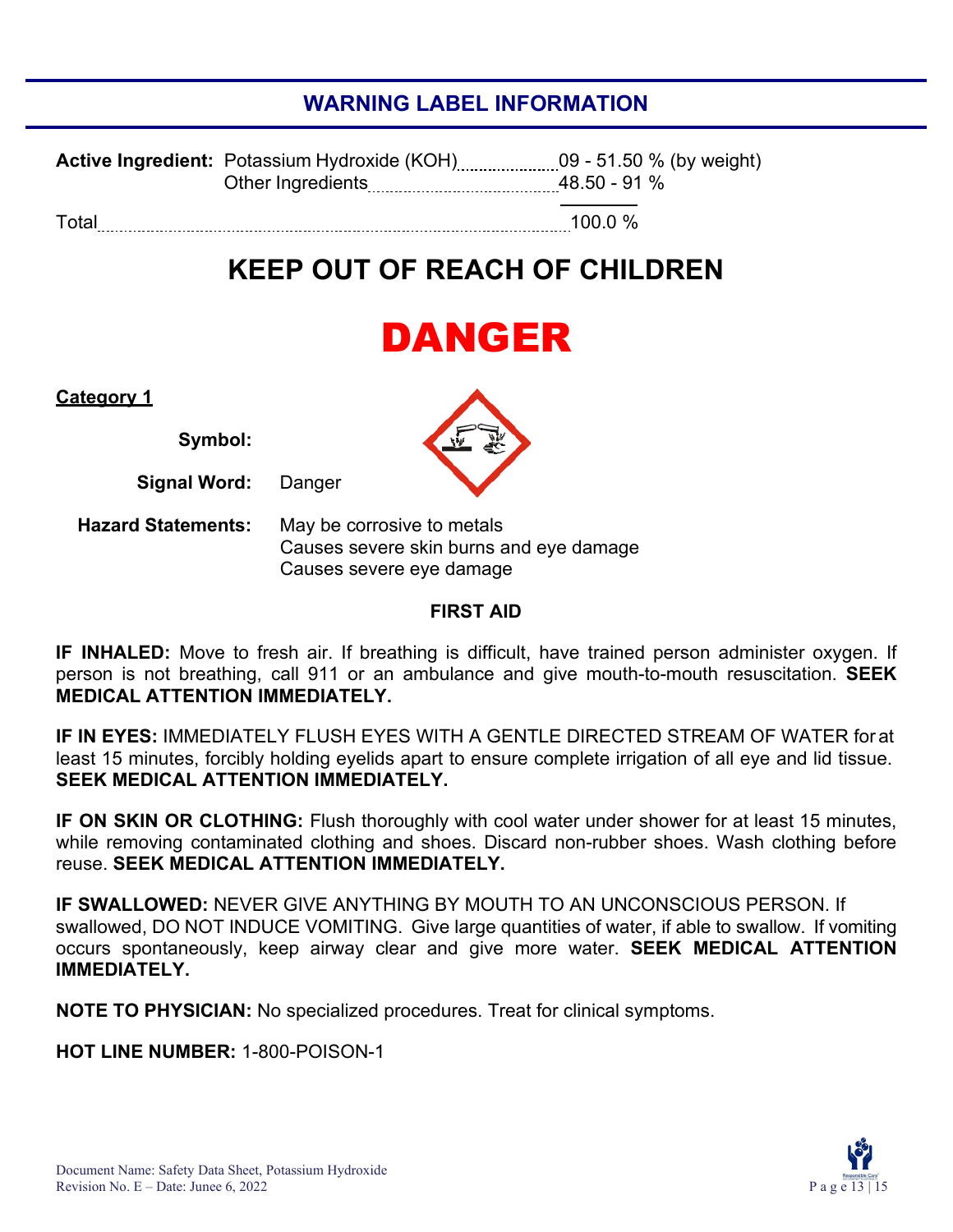Have product container or label with you when calling a poison control center or doctor, or going for treatment.

#### **PRECAUTIONARY STATEMENTS HAZARDOUS TO HUMANS AND DOMESTIC ANIMALS**

**DANGER:** MAY CAUSE BURNS TO THE EYES, SKIN, AND MUCOUS MEMBRANES, MAY CAUSE PERMANENT EYE DAMAGE. INHALATION OF DUST, MIST, OR SPRAY CAN CAUSE SEVERE LUNG DAMAGE; CAN REACT VIOLENTLY WITH WATER, ACIDS AND OTHER SUBSTANCES.

**Precautions:** Avoid contact with eyes, skin and clothing. Avoid breathing dust, vapors or mist. Do not swallow. Use with adequate ventilation and wear respiratory protection when exposure to dust, mist or spray is possible. Wear safety glasses with side shields or chemical splash goggles, protective clothing and chemical resistant gloves. Wash thoroughly after handling; exposure can cause burns that are not immediately painful or visible. Keep container tightly closed and properly labeled.

Product can react violently with water, acids and other substances. See Handling and Storage (Section 7) of the SDS for instructions before using. Avoid contact with aluminum, tin, zinc, and alloys containing these metals. Avoid contact with leather, wool, acids, organic halogen compounds and organic nitro compounds. Hazardous carbon monoxide gas can form upon contact with food and beverage products in enclosed spaces and can cause death. Follow appropriate tank entry procedures (ANSI2117.1).

**CAUTION:** This product may react strongly with acids and water. Scoop or sweep up all spilled product and other contaminated material and place in marked disposal containers. Neutralize residue with dilute acid and flush spill area with water followed by a liberal covering of sodium carbonate. Dispose of wash water and spill by-products according to federal, state and local regulations.

## **DIRECTION FOR USE**

IT IS A VIOLATION OF FEDERAL LAW TO USE THIS PRODUCT IN A MANNER INCONSISTENT WITH ITS LABELING.

Considerable heat is generated when product is mixed with water. Therefore, when making solutions always carefully follow these steps:

Always wear protective clothing. Never add water to product. Always add product, with constant stirring, slowly to surface of lukewarm (80-100  $\degree$ F) water, to assure product is being completely dissolved as it is added.

Product can react explosively with acids, aldehydes, and many other organic chemicals, add product very gradually, while stirring constantly. If product is added too rapidly, or without stirring, and becomes concentrated at bottom of mixing vessel, excessive heat may be generated, resulting in dangerous boiling and spattering, and a possible immediate and violent eruption of highly caustic solution. Always empty and clean containers of all residue before adding product, to avoid possible explosive reaction between product and unknown residue.

#### **STORAGE AND DISPOSAL**

A spill or release of this material may trigger the emergency release reporting requirements under SARA, Title III (40 CFR, Part 355) and/or CERCLA (40 CFR, Part 300). State or local reporting